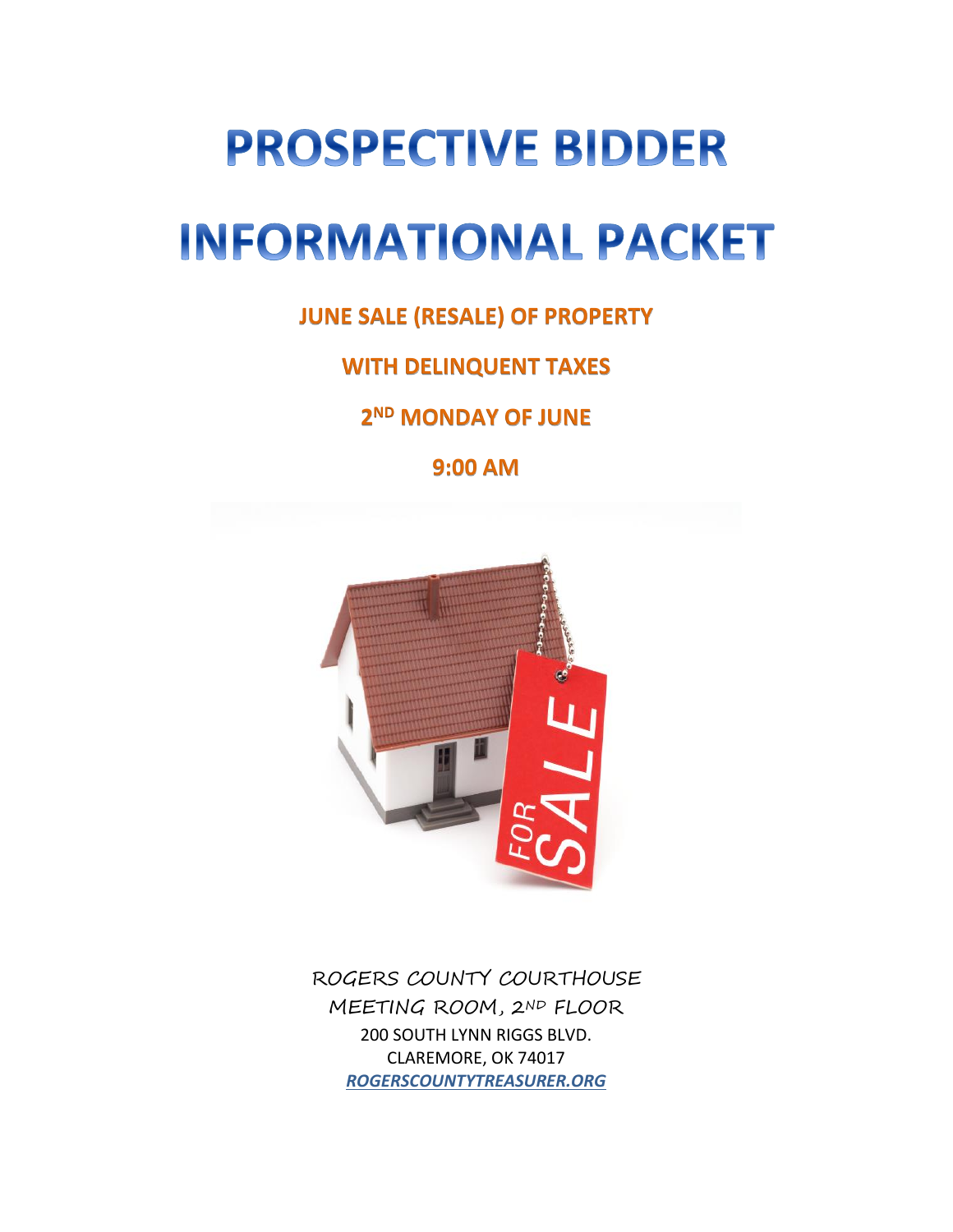### JASON CARINI, ROGERS COUNTY TREASURER 918-923-4797

#### **INFORMATION**

## **Before the sale:**

Bidders or their representative must be present at the sale. This is not a sealed bid sale. It is an open, active auction where property is sold to the highest bidder.

Rogers County does not own the properties being auctioned.

If the Oklahoma Tax Commission has a lien, there is a possibility they can come back against the property at a later date. If such a lien exists and it is known by this office, it will be announced prior to the sale of the property.

If the IRS has a lien and has not contacted this office after they received notice of the sale, the property may be sold but the IRS still has 120 days for right of redemption from the deed date. You can contact them for a release. If such a lien exists and is known, it will be announced prior to the sale of the property.

If the property sold involves a **manufactured home**, which may be subject to the right of a secured party to repossess, it will be announced before the sale of the property.

Nota bene: This is a "Buyer Beware" auction. The responsibility to pay any and all property liens rests on the winning bidder.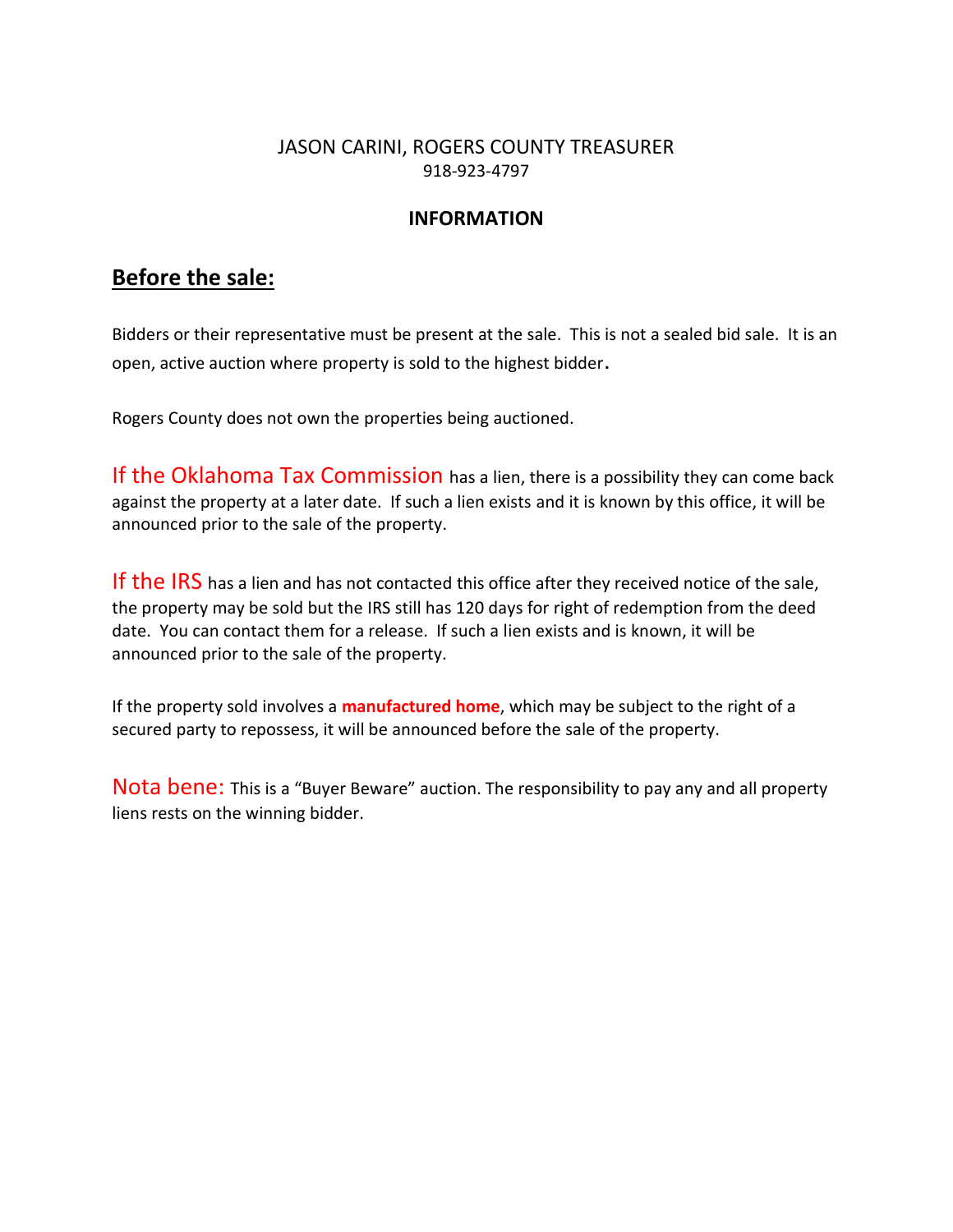**Research the property in which you are interested:** Properties are listed, published and sold by their legal description as shown on the tax rolls. Property location addresses as shown on the tax rolls were typed and could include clerical errors. Therefore, addresses can be misleading and/or wrong.

**No guarantee or warranty of title is offered by Rogers County:** No abstract or title insurance is provided. Properties are sold "if is, as is, and where is." If a different individual is using a tract recently purchased for their own purposes, it will be up to the winning bidder to take possession and evict said individual.

**Know the amount you are willing to spend overall on a property:** Properties bought through the June Resale often have some type of deficiency either in chain of title or in the property itself. It can be difficult to estimate the cost to resolve any deficiency. Also, properties bought through the June Resale may require additional legal action.

A Resale Tax Deed gives you title to the property, but not a clear and marketable title. In addition to the total amount bid, winning bidders must pay a \$10.00 deed fee to the Treasurer and a \$20.00 filing fee with the County Clerk.

**Sign in as a bidder.** To obtain a bidder number, you will be required to give your name, address and telephone number on the sign in sheet. This sheet will become part of the permanent sale record.

# **No personal checks.** *Payment must be CASH!*

Certified funds (cashier's check or money order) will be accepted on the Friday before the sale. This money will be put into trust account, and any unspent money will be returned after the sale through a Treasurer's check.